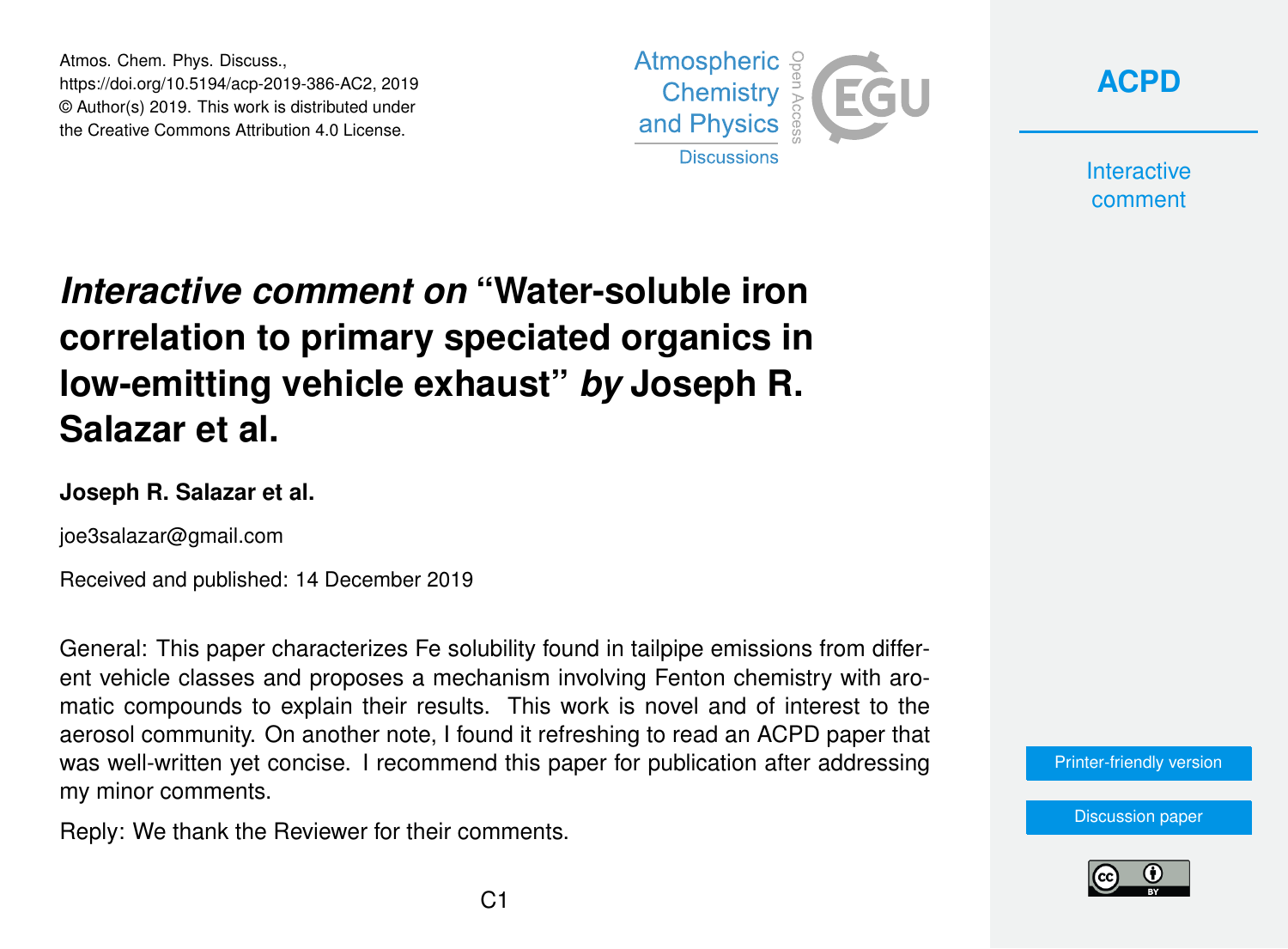Major Comments: 1. The title is a bit awkward and overly complicated. I suggest that the authors simplify their title to something like "Water-soluble iron emitted from vehicle exhaust is linked to cyclic organic compounds".

Reply: We agree that this would be clearer to the reader, so the title has been changed from "Water-soluble iron correlation to primary speciated organics in low-emitting vehicle exhaust" to "Water-soluble iron emitted from vehicle exhaust is linked to primary speciated organic compounds"

2. The rationale for targeting the IVOCs was not well-explained. I suggest a paragraph in the introduction briefly discussing different organics emitted from vehicles and what their possible role in Fe solubility may be.

Reply: The authors agree that a rational for targeting IVOCs would be beneficial to the introduction. Line 81-89 refers to the research on organic species and solubilized iron. Line 89-92 was added to better explain the rational for targeting IVOCs. Line 81-89 states "A third, broad, iron solubilization hypothesis emphasizes an iron-organic interaction (Baba et al., 2015; Vile et al., 1987). For example, a significant increase in water-soluble iron is observed in the presence of oxalate and formate in ambient aerosols and in cloud droplets (Paris et al., 2011; Zhu et al., 1993). Other studies have suggested that the photolysis of polycyclic aromatic hydrocarbons leads to reduced iron, which may result in greater iron water solubility (Faiola et al., 2011; Haynes et al., 2019; Pehkonen et al., 1993; Zhu et al., 1993)."

Line 89-92: Vehicle exhaust contains many organic species including secondary organic aerosol (SOA) Single-ring aromatic compounds (C6-C9) PAHs, hopanes, steranes, alkanes, organic acids and intermediate volatility organic compound (IVOCs) which are longer chain organic species. (Cheung et al., 2010; Zhao et al., 2016)

Specific Comments: Abstract:

1. Define EC and OC. Reply: For clarification, Line 22-23 now reads "elemental carbon

Interactive comment

[Printer-friendly version](https://www.atmos-chem-phys-discuss.net/acp-2019-386/acp-2019-386-AC2-print.pdf)

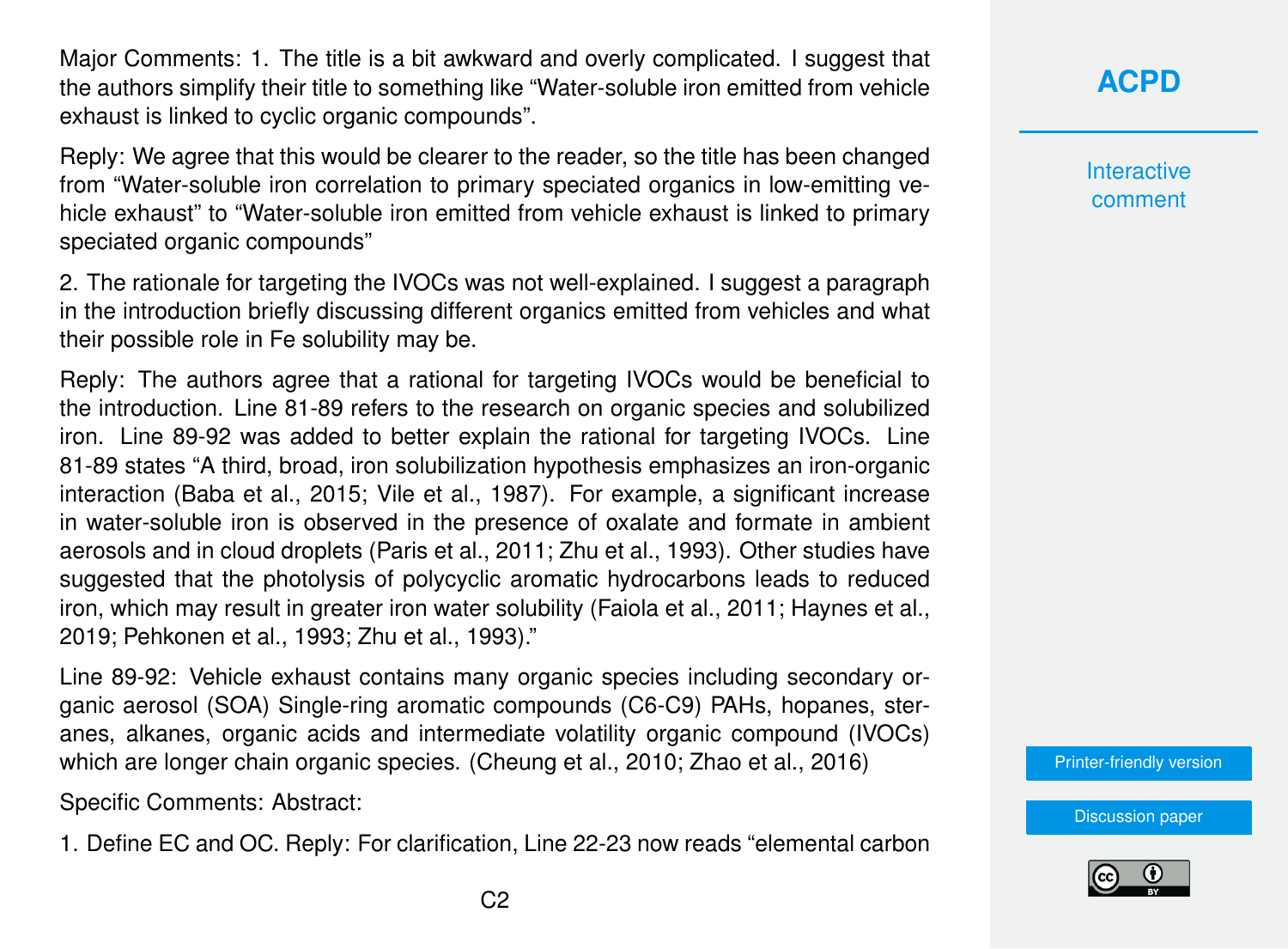(EC), organic carbon (OC)"

2. Sentence on lines 21-24 needs to be rephrased. I found it confusing. Reply: We thank the reviewer for this suggestion. To clarify for the reader, Line 23-26 has been divided in to two sentences and changed to "Naphthalene and intermediate volatility organic compounds (IVOC) were quantified for a subset of vehicles. The IVOC quantified contained 12 to 18 carbons and were divided into three subgroups: aliphatic, single ring aromatic (SRA), and polar (material not classified as either aliphatic or SRA)."

3. The end of the abstract should more clearly spell out the mechanism for the increased Fe solubility and include the role of Fenton chemistry.

Reply: To clarify for the reader, line 34-37 has been changed to "These results suggest that the large driver in water-soluble iron from primary vehicle tail-pipe emissions is related to the organic composition of the PM. We hypothesize that, during the extraction process, specific components of the organic fraction of the PM are oxidized and chelate the iron into water"

Introduction:

4. I suggest mentioning the different organics found in vehicle exhaust with attention to cyclic compounds and IVOCs. I also suggest mentioning how those compounds could affect Fe solubility to help establish the rationale for that aspect of your work.

Reply: 81-89 refers to the research on organic species and solubilized iron which led to the rationale to establish a relationship between water soluble iron and IVOCs. Line 81-89 states "A third, broad, iron solubilization hypothesis emphasizes an iron-organic interaction (Baba et al., 2015; Vile et al., 1987). For example, a significant increase in water-soluble iron is observed in the presence of oxalate and formate in ambient aerosols and in cloud droplets (Paris et al., 2011; Zhu et al., 1993). Even when compared to sulfuric acid, oxalic acid results in a greater increase in iron solubility because of the organic iron interaction (Chen and Grassian, 2013). Other studies have sug**[ACPD](https://www.atmos-chem-phys-discuss.net/)**

**Interactive** comment

[Printer-friendly version](https://www.atmos-chem-phys-discuss.net/acp-2019-386/acp-2019-386-AC2-print.pdf)

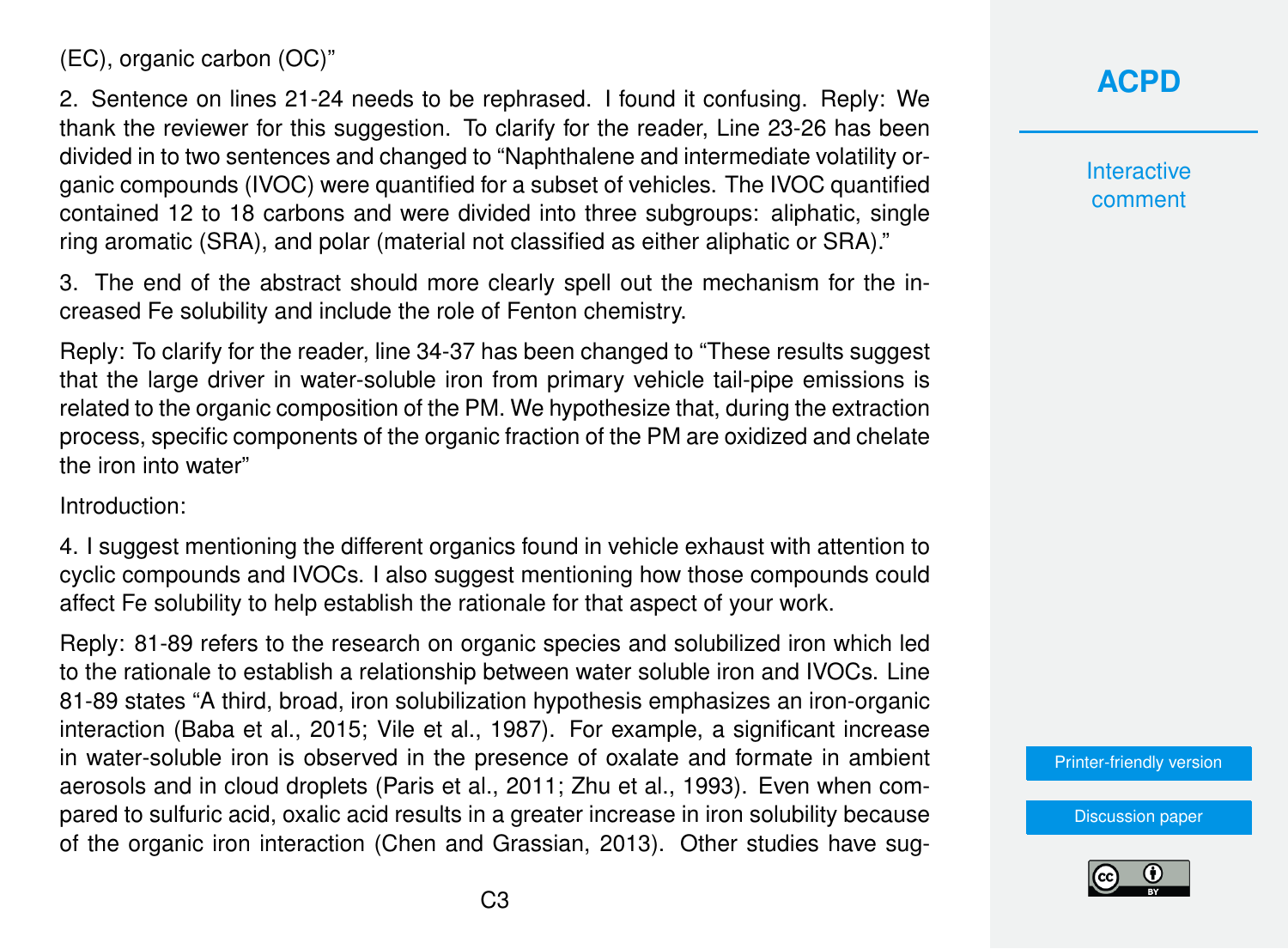gested that the photolysis of polycyclic aromatic hydrocarbons leads to reduced iron, which may result in greater iron water solubility (Faiola et al., 2011; Haynes and Majestic, 2019; Haynes et al., 2019; Pehkonen et al., 1993; Zhu et al., 1993)." Line 89-92: Vehicle exhaust contains many organic species including secondary organic aerosol (SOA) Single-ring aromatic compounds (C6-C9) PAHs, hopanes, steranes, alkanes, organic acids and intermediate volatility organic compound (IVOCs) which are longer chain organic species. (Cheung et al., 2010; Zhao et al., 2016)

5. I encourage the authors to include and discuss the following papers relevant to this study in the introduction and the results section: [Chen and Grassian, 2013; Fu et al., 2012; Meskhidze et al., 2017]

Reply: We agree that these references are important for this topic, so the following lines have been added. Line 57 "From these combustion sources, it has been shown that the species of iron differed greatly and had an impact in iron solubility (Fu et al., 2012)." Line 84 "Even when compared to sulfuric acid, oxalic acid results in a greater increase in iron solubility because of the organic iron interaction (Chen and Grassian, 2013)" Meskhidze et al., 2017, while important, was not added to the manuscript because a discussion of iron dissolved in seawater might confuse readers in understanding the context of this manuscript.

Methods:

1. Define FID

Reply: For clarity, Line 128-129 now reads "by gas chromatography, with detection by a flame ionization detector (FID)."

Results:

1. Figure SI1 is important for showing that bulk organics and markers of inorganic acid processing (e.g., sulfate and nitrate) do not correlate with Fe and are not important for Fe solubility. I suggest showing at least these two aspects of your correlation analysis **[ACPD](https://www.atmos-chem-phys-discuss.net/)**

**Interactive** comment

[Printer-friendly version](https://www.atmos-chem-phys-discuss.net/acp-2019-386/acp-2019-386-AC2-print.pdf)

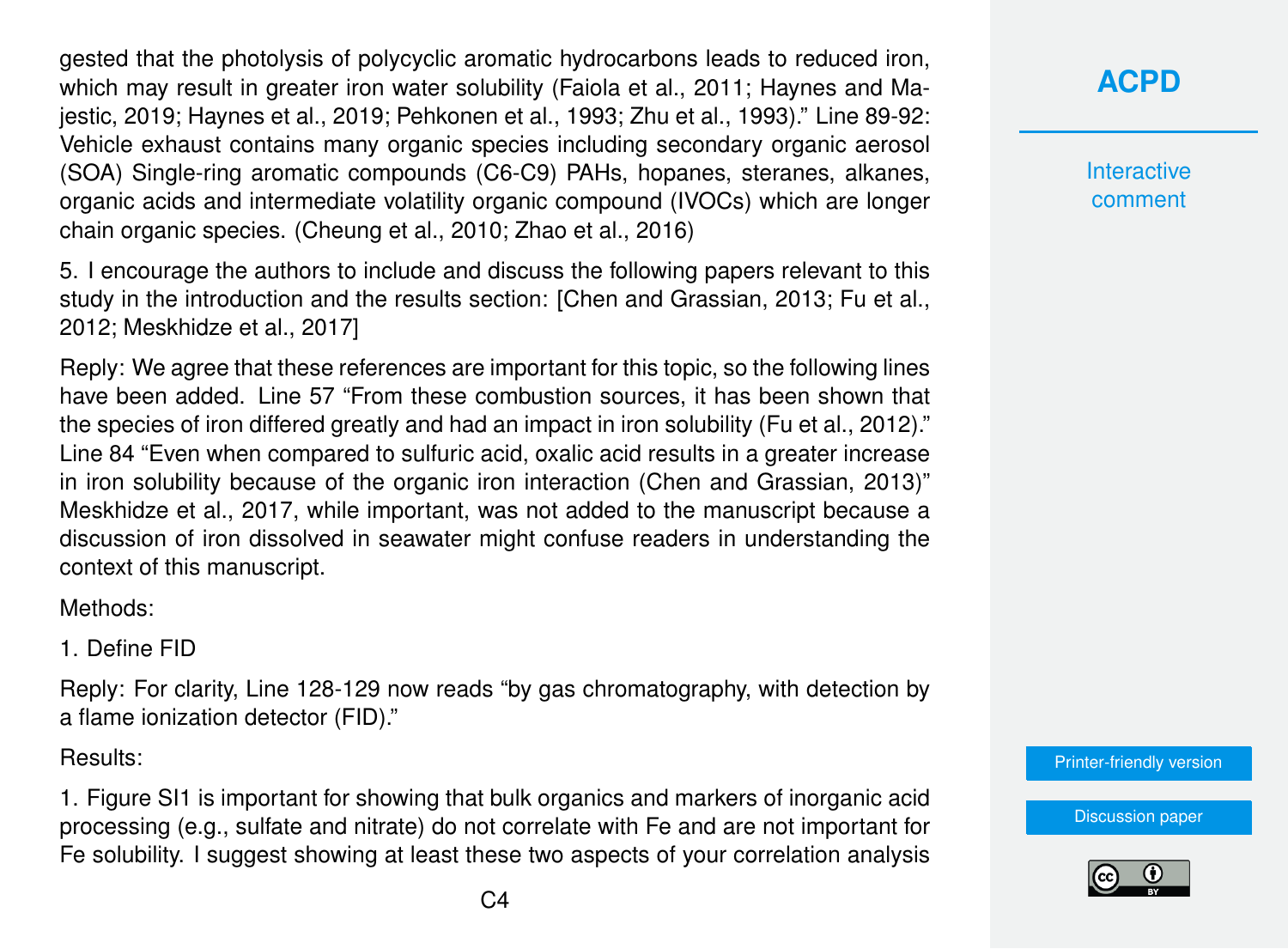in the main manuscript and not in the SI.

Reply: We agree with this suggestion and a plot showing bulk organic carbon (OC) and sulfate is now Figure 3 in the manuscript and referenced in line 302 and 307.

2. Line 311: Define LFC.

Reply: LCF is defined in section 2.6 Line 191 in the methods "Least-square linear combination fitting (LCF) was subsequently performed in the range 7090 to 7365 eV to confirm iron valence and further identify the major mineral groups present."

3. Line 324: provide some more rationale for why you targeted these specific organics.

Reply: To clarify for the reader, Line 340 was modified to "leading to the investigation of organic species which resulted in a correlation to longer chain IVOC and naphthalene (Haynes and Majestic, 2019)"

4. Lines 353-354: While these plots are compelling, the authors should provide a sentence or two with some explanation for the scatter in the data. Reply: To address the scatter in the manuscript line 336 was added "The variance of figure 4 could result from the fact that, in addition to the IVOCs, other factors also influence iron water solubility"

Conclusions: 1. I suggest that the authors reiterate that Fe solubility was not related to inorganic acid processing. This is a very important point since many studies assume that sulfuric acid, in particular, is the most important acid that induces changes in Fe solubility.

Reply: We agree that this is one of the key points of the paper. Thus, we have changed line 410 to "This study shows water-soluble iron is directly formed from vehicle exhaust and not correlated to sulfates"

## **[ACPD](https://www.atmos-chem-phys-discuss.net/)**

**Interactive** comment

[Printer-friendly version](https://www.atmos-chem-phys-discuss.net/acp-2019-386/acp-2019-386-AC2-print.pdf)



Interactive comment on Atmos. Chem. Phys. Discuss., https://doi.org/10.5194/acp-2019-386, 2019.